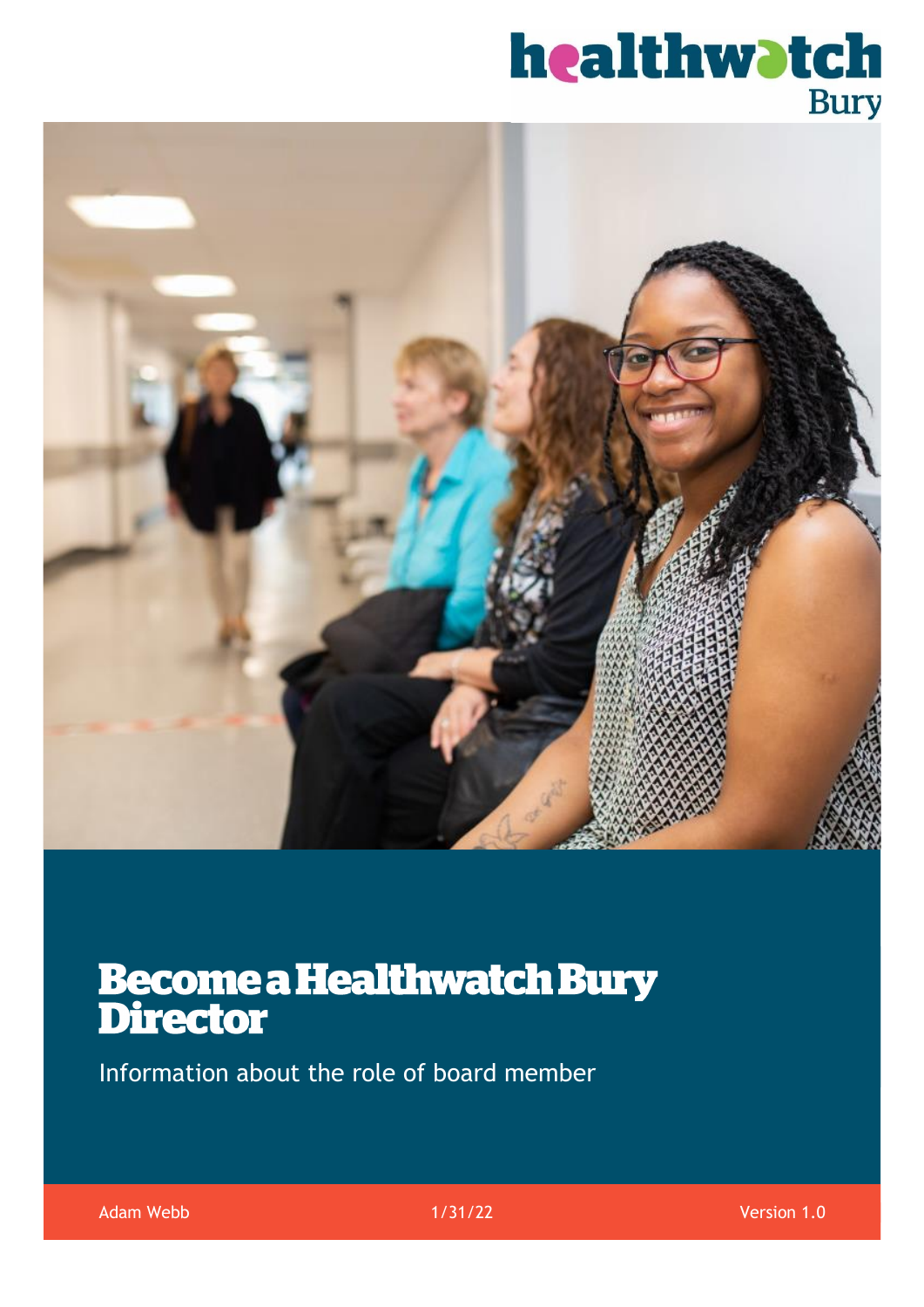## **What is Healthwatch?**

Healthwatch Bury are an independent organisation set up to champion the views of health and social care service users.

We strive to make sure that health and social care services are meeting local needs and to ensure that the public's voice is heard regarding how local services are run. We also work to makes sure that the public is informed on any plans to change those services, and in identifying gaps or areas where things could be better.

As a provider of trusted and accurate information to the public around health and care services, we are an important resource for the public. Additionally, our unique independent position collecting feedback and turning it into recommendations to improve the way services provide care make us a valued partner in the local system.

### **About the role of Director**

We are looking for people that live, work or use health and/or care services in Bury that are interested in becoming part of Healthwatch Bury.

We want people with local knowledge, experience and passion for promoting better health and social care for people across the borough to join our board.

You would be part of a team providing strategic direction, oversight and guidance for our dynamic staff team, as well as lending experience and skills that can help the organisation achieve its goals.

#### Am I the kind of person that would be great for this role?

Healthwatch Bury are committed to promoting a fair and inclusive workplace where all our people can flourish and reach their full potential. We know diverse teams allow for a more creative and productive environment and therefore encourage applications from everyone regardless of: age, gender/sex, gender identity or expression, religion or belief, disability, ethnicity or sexual orientation.

Don't worry if you have no previous experience on a board or being a director; we will provide a comprehensive induction and training where necessary. Volunteering with

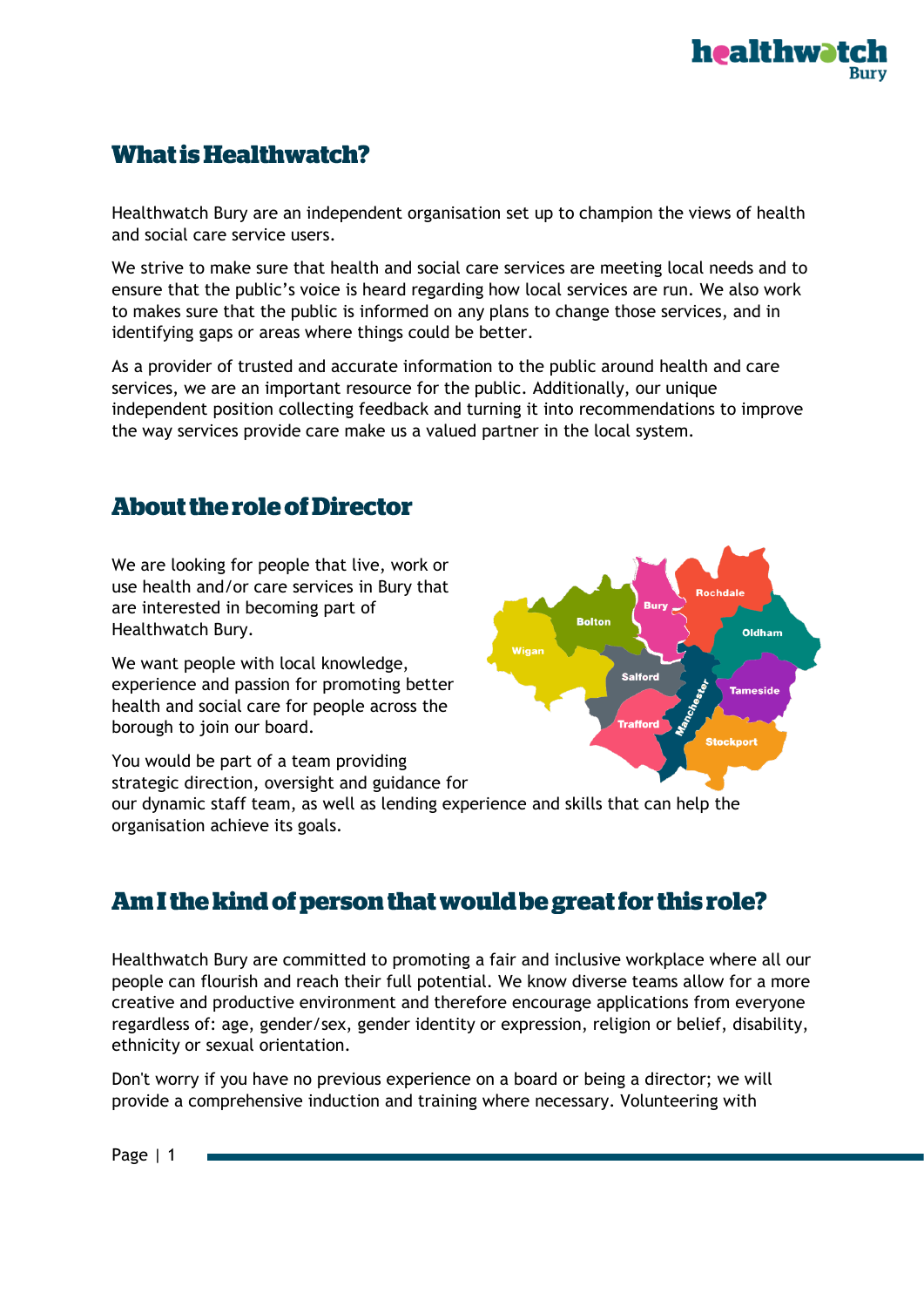

Healthwatch also provides a broad introduction to the wider field of work within the health sector and will be helpful to individuals interested in the area.

If you have experience in an area that we want to know more about, or possess a skillset that could help us be successful in our aims, we think we could be a great opportunity for each other.

#### A Healthwatch Bury Board Member should:

- $\checkmark$  Be able to give us the minimum time committment. Time commitment varies, however 3-10 hours a month would be a good guide, depending on how involved you wish to get in additional projects. Committee meetings vary but are roughly once every two months. There may be other events and meetings that you may wish to attend
- $\checkmark$  Have experience or an interest in the health and social care sector in Bury. Whether your personal lived experience of services makes you an expert, or you have worked in a health or care field, knowledge of the local system would be desirable.
- $\checkmark$  Enjoy working as part of a collaborative team. The other board members, the staff team and wider teams of volunteers all work together to make Healthwatch Bury effective.
- $\checkmark$  Be diligent and take pride in their work. Committee members are expected to prepare adequately for meetings they attend. Making sure they read through reports and other documents to highlight errors, problems and issues that can then be raised in committee meetings or otherwise.
- $\checkmark$  Be able to identify areas for personal training and self-development and attend relevant training and events as required.

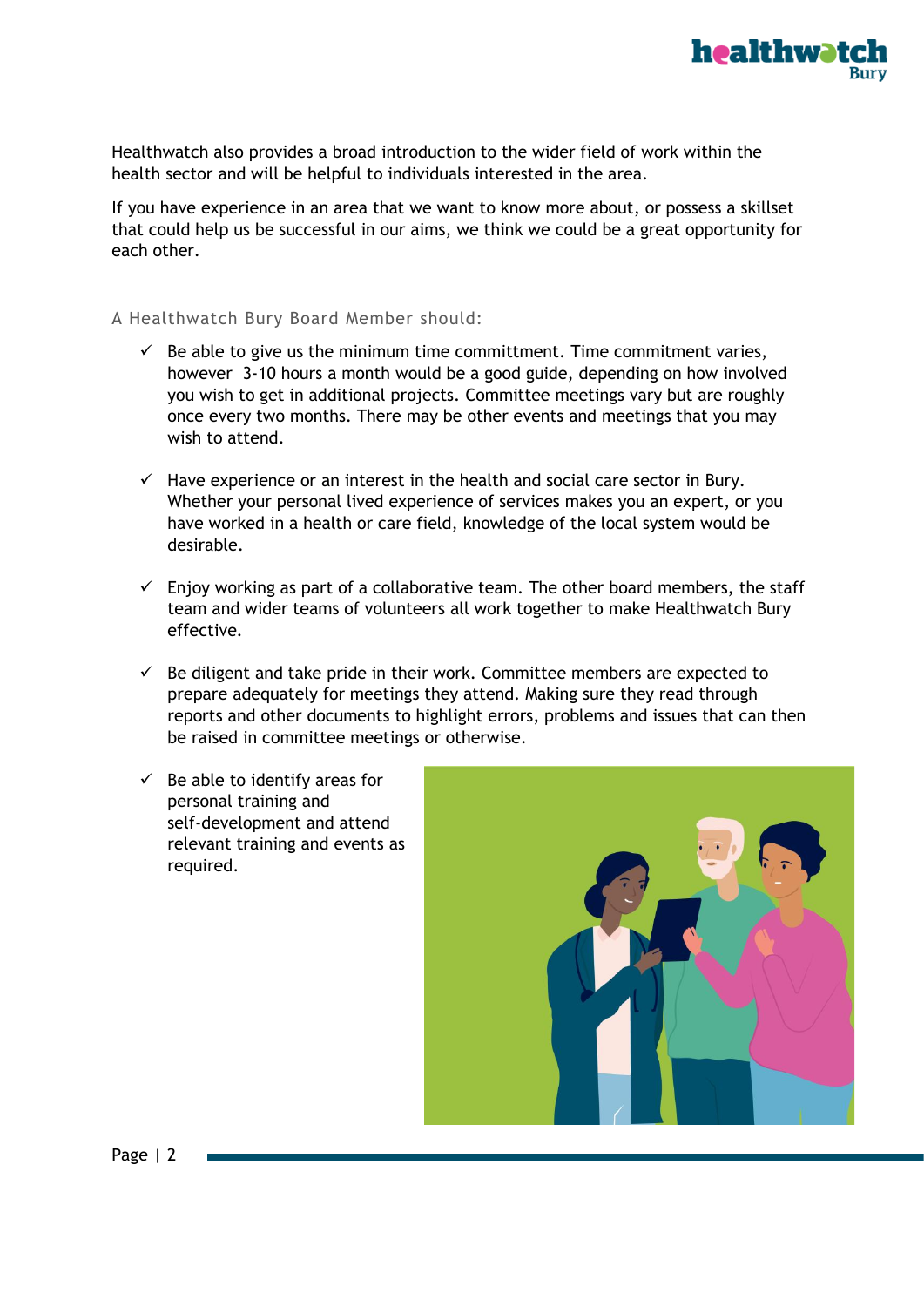

#### Tasks

- Oversee governance of Healthwatch Bury, working with your fellow board members and the chair. You would be expected to attend all committee meetings where possible.
- **•** Participate in other committees/groups where required.
- Contribute to the scrutiny of health and social care service providers in the borough of Bury to ensure that patients, service users, carers and the wider community is satisfied with the service that they receive.
- Identify, approve and oversee a range of projects through to evaluation of impact and publishing of reports.
- To oversee the development of a comprehensive community strategy to ensure We are reaching the diverse communities of Bury.
- To be involved as the outward face of Healthwatch Bury at Public Engagement events and conferences, demonstrate leadership and take an active role in public and membership engagement.
- Provide appropriate management, advice, support and challenge to the Healthwatch Bury Staff.
- Build and maintain good relationships with key stakeholders, including members of the public, patients, service users, carers, Healthwatch England, the Department of Health and Social care, the Care Quality Commission, NHS funded providers, Bury Care Organisation, the Bury Health & Wellbeing Board, and Bury Council.